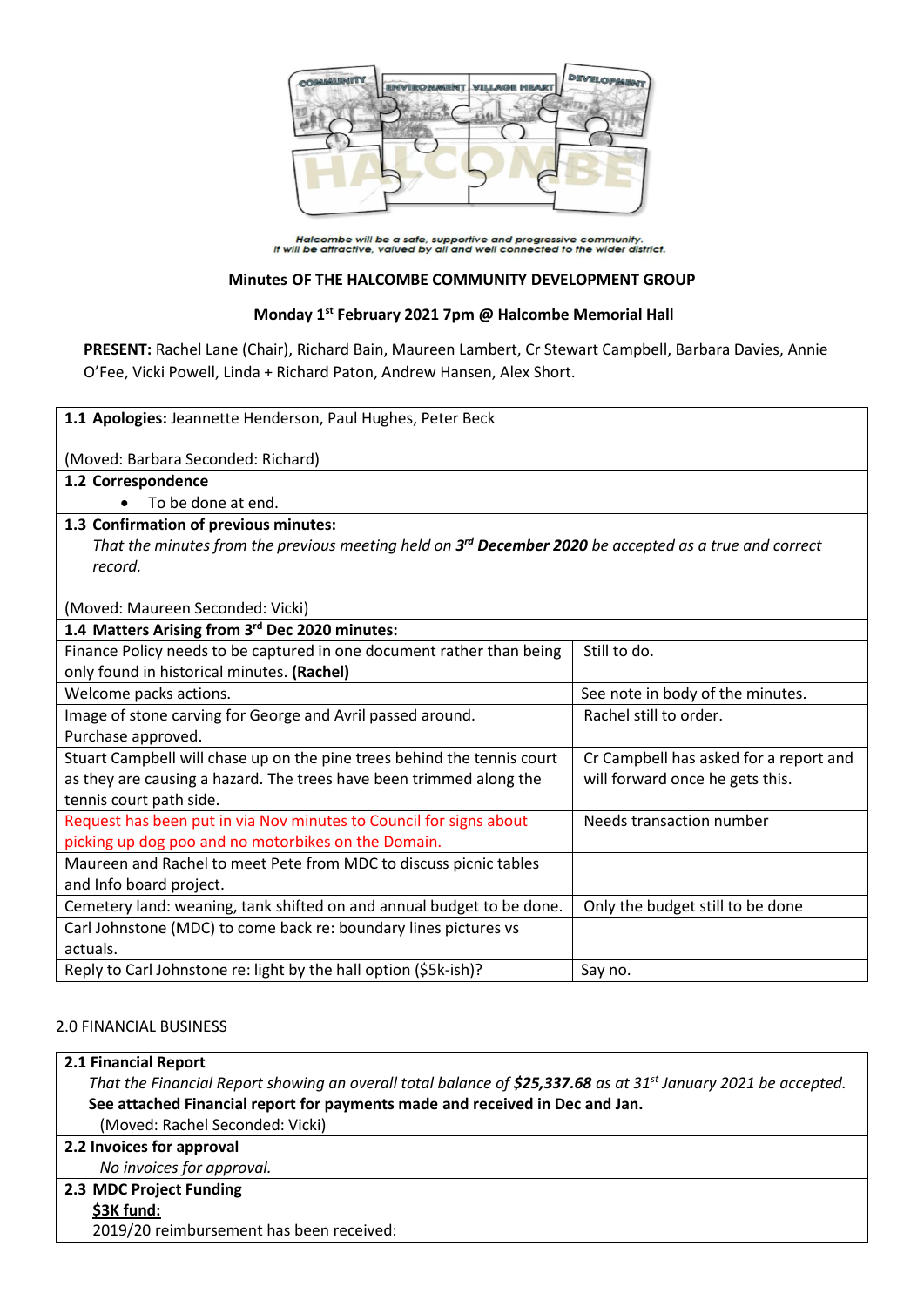ANZAC Day 2020 \$460 Community Events \$508.86 2020/21 reimbursement for send to date also received: Community events \$949.42 Walkway \$314.08 TOTAL = \$2,232.35 paid by MDC 03/12/20

Have also used \$1,868.60 of accrued '\$3K fund" funding for Hall speaker (reimbursed by MDC 14/01/21)

Balance sitting with MDC = \$3,471.50. Need to fill out plan for 2021/22 year.

# **Other Project \$:**

\$3,624.77 cenotaph lights left over – this has been reallocated to Monteith Street Walkway. \$17,000 Info signs and picnic area. Need to get picnic tables in. Rachel and Maureen still to meet with Pete from MDC.

Balance sitting with MDC = \$20,308.39 (as per email from Janine Hawthorne 29/01/21 – need to check details as this balance doesn't equal details above)

\$8,200 Further CBD/Cenotaph/Rec Area Development (2021/22)

# **Actions required from Financial Business**

- Finance Policy still to be done and end of year summary (Rachel)
- Rachel and Maureen to catch up re: Hello Halcombe money check that it's sitting in the correct account.

# 3.0 COUNCIL BUSINESS

## **Current Consultation Underway**

• Feilding Town Centre refresh consultation. Closes 4pm 26<sup>th</sup> February 2021[. https://www.mdc.govt.nz/Contact-](https://www.mdc.govt.nz/Contact-Us/Have-Your-Say/Feilding-Town-Centre-Refresh)[Us/Have-Your-Say/Feilding-Town-Centre-Refresh](https://www.mdc.govt.nz/Contact-Us/Have-Your-Say/Feilding-Town-Centre-Refresh)

Upcoming consultation includes Rural Subdivision review.

## **Council Report: Stuart Campbell**

10-year-plan process is well underway. Due for release shortly. Looking for the publics thoughts on 3 main issues:

- Sealing of rural roads
- Community development fund
- Council's role in climate change.

Also looking for feedback on Council's housing policy (social housing)

## **4.0 GENERAL BUSINESS**

| 4.1 Focus #1 - Walkway and Domain (Vicki) |                                                                    |                                 |
|-------------------------------------------|--------------------------------------------------------------------|---------------------------------|
|                                           | Request has been put in via Nov minutes to Council for signs about | <b>Needs transaction number</b> |
|                                           | picking up dog poo and no motorbikes on the Domain.                |                                 |
|                                           | Rachel found some more tree plaques that need to be put up.        | Vicki will sort that.           |

| 4.1a Focus #1a – Monteith Street walkway (Rachel)                       |                                     |  |
|-------------------------------------------------------------------------|-------------------------------------|--|
| Monteith Street verge was mown but not along the top so people can      | Rachel to see if Jeff can do it.    |  |
| use it.                                                                 |                                     |  |
| Cost of putting just the culverts in is more than our budget of \$3600. | <b>Rachel to ask Council what's</b> |  |
| Need to devise some ways to fundraise - fun run series??                | involved from a traffic management  |  |
|                                                                         | point of view.                      |  |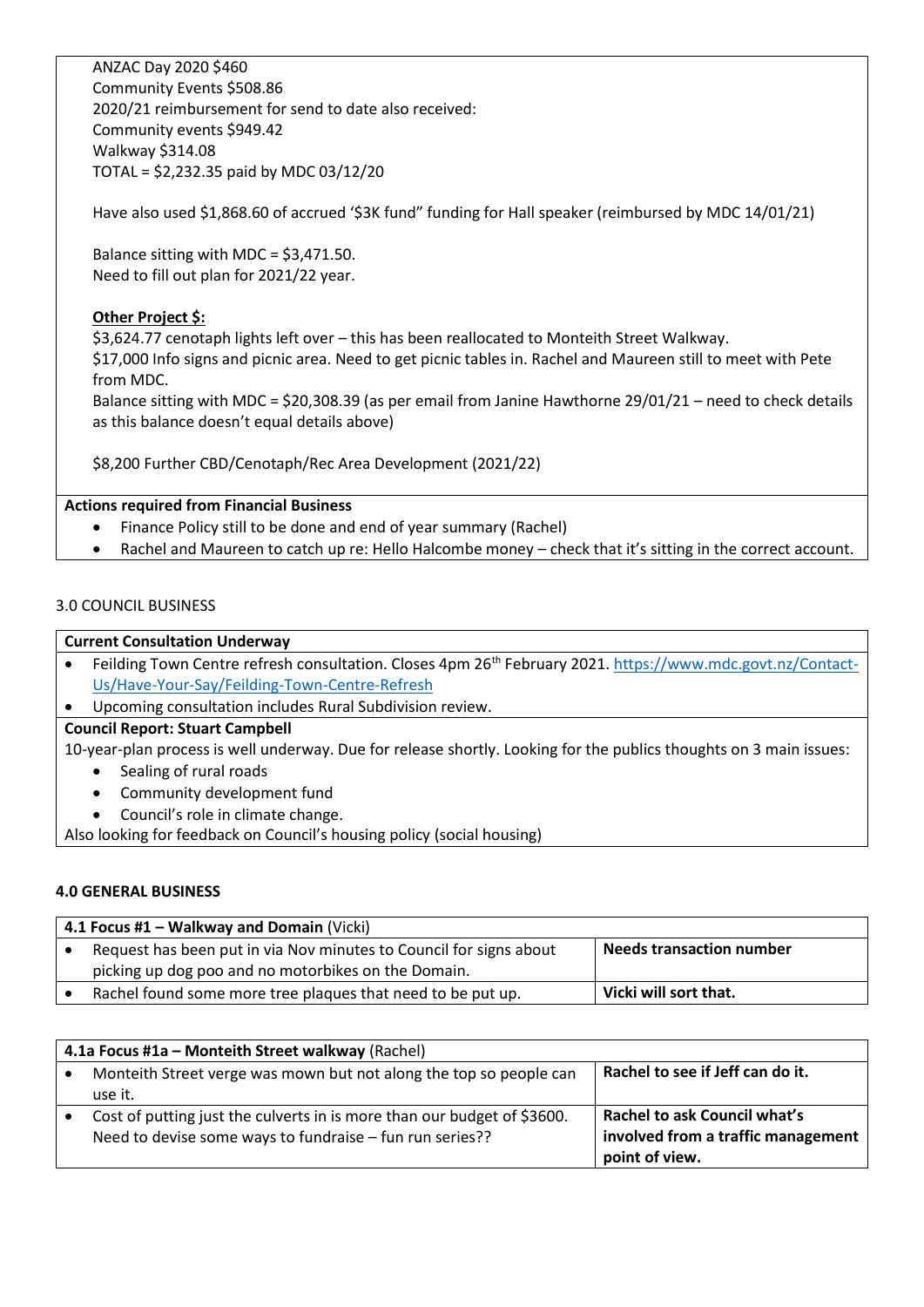|              | 4.2 Focus #2 - Hall (Maureen)                                                                  |  |
|--------------|------------------------------------------------------------------------------------------------|--|
| $\bullet$    | 8th Dec met with James, MDC, Alex, Rec Services, Trev, Trev's                                  |  |
|              | Plumbing at hall to points raised in our submission - specifically water                       |  |
|              | tightness issues, structural issues, spouting cleaning. Very positive                          |  |
|              | outcomes. Agreed something needs to be done about ongoing roof                                 |  |
|              | problems. Looked at possible reasons for the guttering/wall on the                             |  |
|              | east side is moving. Agreed needs a structural engineer report.                                |  |
| $\bullet$    | Alex came with a cherry picker and cleaned the gutter on the east and                          |  |
|              | back side of the hall. Was a big job done very thoroughly. He also                             |  |
|              | tacked some bird netting over the back end vent to stop the birds                              |  |
|              | perching and getting in.                                                                       |  |
| ٠            | Discussion had about the HCDG 'sponsoring' regular community                                   |  |
|              | activities in the hall. Decided once a term/quarter would be more                              |  |
|              | doable than once a month or bimonthly. Targeting a specific group in                           |  |
|              | the community - for instance how the Teddy Bear Picnic was for young                           |  |
|              | families. Simple organization. Wreath making for ANZAC is always well                          |  |
|              | supported. Would be good/preferred if people from outside the HCDG                             |  |
|              | took charge of organising.                                                                     |  |
|              | Sound system                                                                                   |  |
|              | Has been purchased. Will be named and is locked securely away.                                 |  |
|              | One person will be in charge of this. They will need to be familiar<br>$\bullet$               |  |
|              | with the operation and check it in and out to ensure it is working                             |  |
|              | and that people using it are familiar with how to operate it.                                  |  |
|              | Jeanette has said she will be available to do this. Richard or Pete to                         |  |
|              | be back up.                                                                                    |  |
|              |                                                                                                |  |
|              | It is for use for microphones and back ground music only i.e. NOT                              |  |
|              | discos.                                                                                        |  |
|              | Booking system required for using and hiring it. Charge \$10 to hire<br>$\bullet$              |  |
|              | it for non-HCDG users. Some USB type cords still need to be                                    |  |
|              | purchased.                                                                                     |  |
|              | <b>MDC Audit Report</b><br>No need to view this as the engineer has been out. Will wait to see |  |
|              |                                                                                                |  |
| <b>Usage</b> | what the next step is.                                                                         |  |
|              | Tuesdays: Yoga 6.30 -7.30                                                                      |  |
|              | Mondays and Wednesdays: Zumba Mon 5.30 -6.30, Wed 6.30-7-30                                    |  |
|              | Thursday 3rd HCDG meeting                                                                      |  |
|              |                                                                                                |  |
| Hire         |                                                                                                |  |
|              | Friday 4th Dec Rachel Howell child's b'day \$50.00                                             |  |
|              | Jan 29th Gospel Group Chris \$30.00                                                            |  |
|              |                                                                                                |  |
|              | <b>Bookings for February</b>                                                                   |  |
|              | Monday 1st HCDG 7.00pm                                                                         |  |
|              | Wednesday 24th Beef and Lamb 8.30-3.00                                                         |  |
|              | Thursday 25th HCT 7.00pm                                                                       |  |
|              | CDG Yoga and Zumba TBC                                                                         |  |
|              | Gospel Group all Sundays 3.30 - 5.30                                                           |  |
|              |                                                                                                |  |

| 4.3 Focus #3 - Cenotaph & Recreational Area (Rachel/Maureen)              |  |
|---------------------------------------------------------------------------|--|
| Iwi/Marae Board                                                           |  |
| Slowly ticking along. Have mapped out a broad outline of potential layout |  |
| to discuss with the group who are providing info.                         |  |
| Still need have meeting to discuss with them where they would like the    |  |
| board to be.                                                              |  |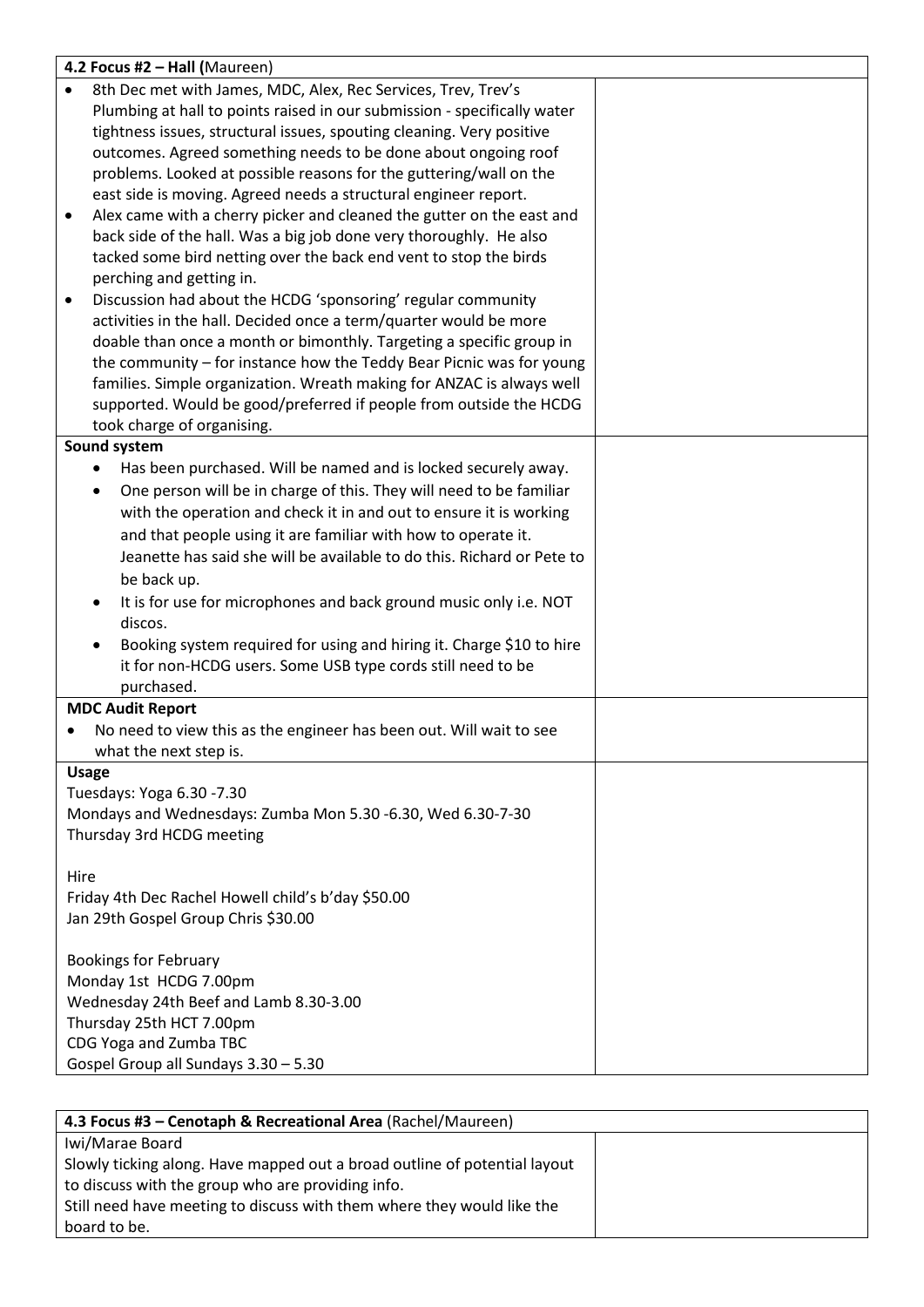| Railway Board                                                              |                                  |
|----------------------------------------------------------------------------|----------------------------------|
| Barbara and Maureen had meetings with people at the Coach House            |                                  |
| Museum and Library. Extremely helpful and reiterated what a huge job this  |                                  |
| is!                                                                        |                                  |
| Maureen has have been searching on the library images held in the          |                                  |
| Heritage Site and Papers Past (all digital and have comms permission for   |                                  |
| use). Amazing stuff.                                                       |                                  |
| Alison Short's information box has photos with the original library        |                                  |
| reference on them, as well as written information, which has also been     |                                  |
| invaluable in focussing the search.                                        |                                  |
| Agreed for Maureen to save images and copy to her computer and just the    |                                  |
| final bits to Drop Box once they have been devised. Also agreed that any   |                                  |
| printing etc that is required in the planning stage to come out of the     |                                  |
| \$17,000 budget.                                                           |                                  |
| Stain picnic tables black and red once Rachel has water blasted them. Need | Rachel to water blast tables and |
| to meet with Pete and sort out placement.                                  | purchase stain.                  |

# **4.3 Subprojects**

| <b>Roading</b> (Richie)                                                      |                                       |
|------------------------------------------------------------------------------|---------------------------------------|
| Discussion had around the proposed Halcombe Road crossing point. HCDG        | Rachel to communicate points with     |
| has concerns about the proposed location as often that section of road       | MDC.                                  |
| becomes 4 lanes with cars turning into Mt Biggs and/or Stanway Road.         |                                       |
| Could it be moved further towards the marae?                                 |                                       |
| Discussion was also had over whether a traffic Island could be placed in the |                                       |
| middle of the road (like outside New World Feilding) and if rumble strips    |                                       |
| and/or the crossing section of the road could be painted (in non-slip        |                                       |
| paint)?                                                                      |                                       |
| Pearce St. needs metal on short stretch as turns to mud when it rains.       |                                       |
| Cassan St humps had another near miss with two vehicles the other day!       | Please can this be noted by           |
| Has the council had a road review done on Halcombe metal/dirt roads yet?     | Roading.                              |
| Gilmor's drive crossing (Kimber Street) has been on the list for ages??      |                                       |
| Water tables are non-existent in many areas. Appreciation is expressed to    |                                       |
| council regarding remediation work done on several water table drains        |                                       |
| around Halcombe lately.                                                      |                                       |
| Vogel Street / Mangone Road sign has fallen down again.                      | <b>Needs a new transaction number</b> |
| Godly Street 50km sign has fallen down.                                      | <b>Needs transaction number</b>       |

| Community get-togethers |  |
|-------------------------|--|
| events :<br>No upcoming |  |

| <b>Cemetery Land (Rachel/Darryle)</b>                |                                                                     |                                |  |
|------------------------------------------------------|---------------------------------------------------------------------|--------------------------------|--|
|                                                      | Water troughs (donated by the Lanes) and a push tap by the car park |                                |  |
|                                                      | (non-drinkable water) have been installed.                          |                                |  |
|                                                      | Lots of grass!                                                      |                                |  |
|                                                      | Gorse needs spraying as do the thistles.                            | Rachel to sort out getting the |  |
|                                                      | Loading ramp and shelter still need to be done.                     | spraying done.                 |  |
| IT communication - cell, landline, internet (Rachel) |                                                                     |                                |  |
|                                                      | Work has started in preparation for the cell tower.                 |                                |  |
| <b>Entrance/Welcome signs (Richard)</b>              |                                                                     |                                |  |
|                                                      | Rocks still to be placed.                                           |                                |  |
|                                                      | <b>Welcome to Halcombe packs (Annie)</b>                            |                                |  |